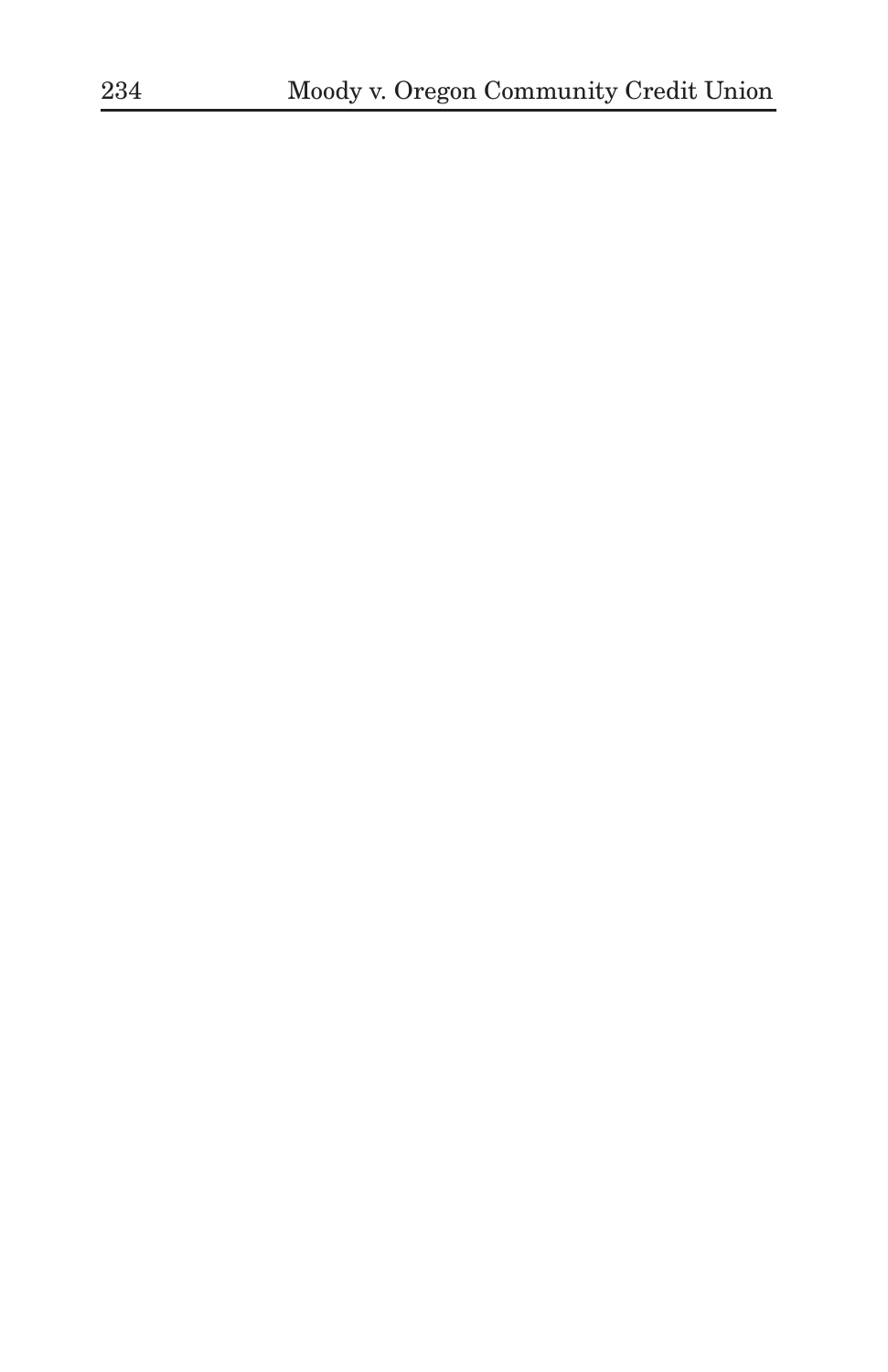#### **LANDAU, S. J.**

ORS 746.230 provides that an insurer may not refuse to pay claims without conducting a reasonable investigation or fail to attempt in good faith to promptly and equitably settle claims when liability is reasonably clear. In this case, plaintiff alleges that defendant Federal Insurance Company violated that statute when it unreasonably denied her claim for accidental loss of life benefits arising out of the accidental death of her husband and is therefore liable for negligence *per se*. She further alleges that she is entitled to damages for the emotional distress resulting from defendant's negligence. Defendant moved to dismiss the negligence *per se* claim and strike the allegation of damages for emotional distress on the ground that a negligence claim may not be predicated on a breach of an insurance policy. The trial court agreed and granted defendant's motions. For the reasons that follow, we conclude that the trial court erred and therefore reverse and remand.

## I. BACKGROUND

We take the facts from the allegations of the complaint. *McLaughlin v. Wilson*, 365 Or 535, 537, 449 P3d 492 (2019). Defendant contracted to provide life insurance coverage and benefits in the amount of \$3,000 to be paid on the death of plaintiff's husband, Troy. The policy further provided that, if Troy suffered an accidental loss of life, it would pay the benefit amount to plaintiff.

Troy was accidentally shot and killed by a friend on a camping trip. Plaintiff timely filed a claim with defendant, but defendant denied the claim. Defendant asserted that its policy excluded accidents caused by or resulting from the insured being under the influence and that the exclusion applied because the sheriff's toxicology report stated that there was evidence that Troy had tested positive for marijuana.

Plaintiff initiated this action, alleging that defendant was mistaken in denying benefits because Troy died because of being accidentally shot by another person, not because he had been using marijuana. Plaintiff advanced a number of claims for relief, among them a claim for breach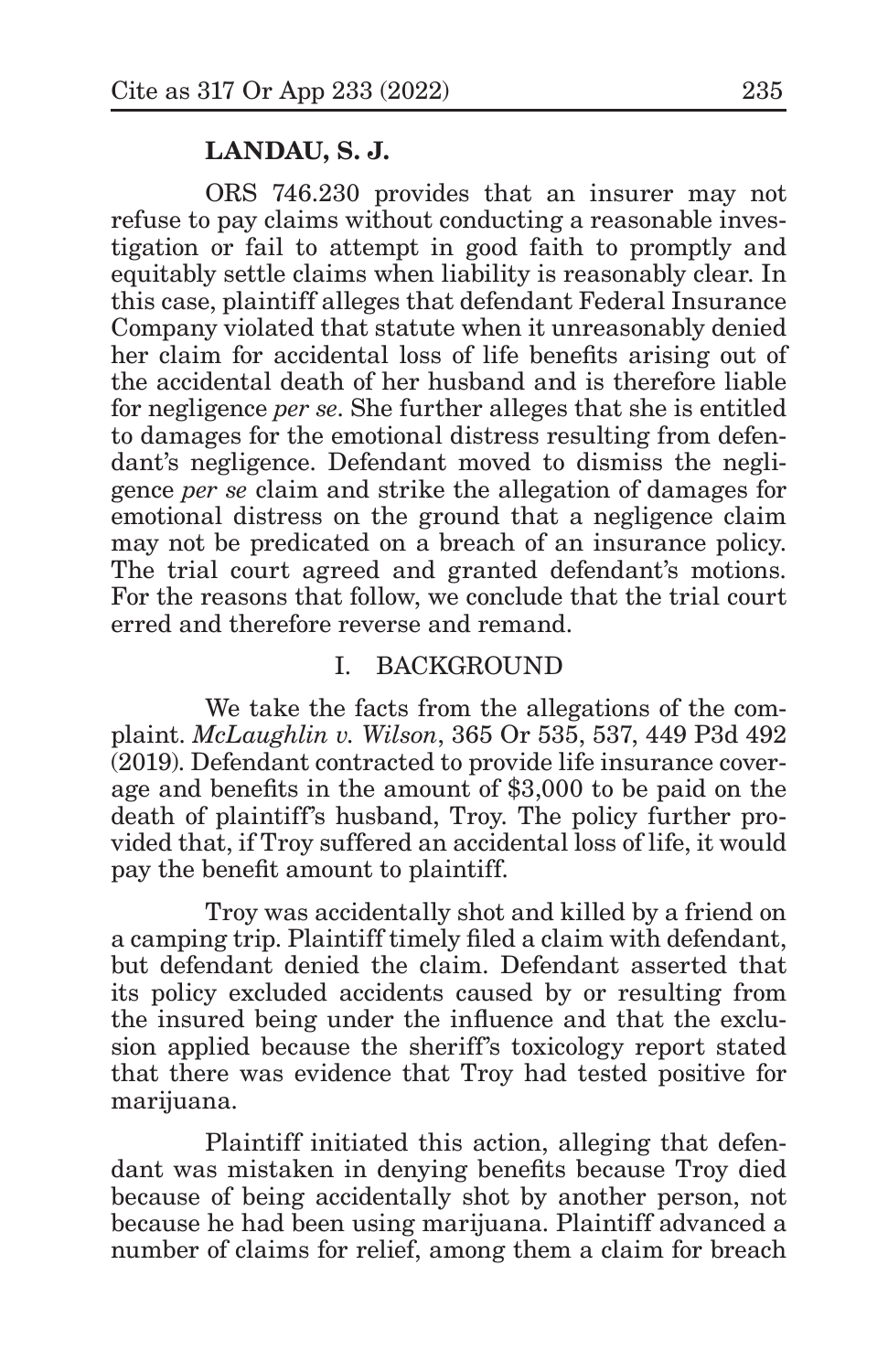of contract and another for negligence *per se*, based on defendant's failure to conduct a reasonable investigation of Troy's death and its failure, in good faith, to settle her claim—all in breach of ORS 746.230(1). Plaintiff claimed economic damages in the amount of the \$3,000, as well as noneconomic damages for emotional distress in the amount of \$47,001.

Defendant moved to dismiss the negligence *per se* claim on the ground that Oregon does not recognize such tort claims for what is essentially a breach of contract claim. It also moved to strike the allegation of damages for emotional distress. The trial court granted the motions and entered a limited judgment dismissing the second and third claims.

Meanwhile, while the appeal was pending, the case proceeded on plaintiff's breach of contract claim. Defendant tendered the \$3,000 in claimed coverage, and the trial court entered a judgment in favor of plaintiff on that claim.

# II. ANALYSIS

Plaintiff assigns error both to the dismissal of her negligence *per se* claim and to the striking of her allegation of damages for emotional distress. In her briefing, she combines her arguments on both assignments, as does defendant in response. As the issues are necessarily intertwined, we do likewise.

Plaintiff acknowledges that, ordinarily, the remedy for a violation of the terms of a contract—including an insurance policy—is a claim for breach of contract. But, she argues, Oregon courts recognize an exception to that general rule when a breach of the contract violates a standard of care independent of the terms of the contract. Plaintiff contends that, as this court held in *Abraham v. T. Henry Construction, Inc*., 230 Or App 564, 572, 217 P3d 212 (2009), *aff'd on other grounds*, 350 Or 29, 249 P3d 534 (2011) (*Abraham I*), a standard expressed in a statute constitutes such an independent standard of care that will support a claim for negligence *per se*. Here, plaintiff argues, defendant's breach of its policy of insurance also violated just such an independent, statutory standard of care spelled out in ORS 746.230(1). Defendant responds that the trial court was correct in dismissing the negligence *per se* claim.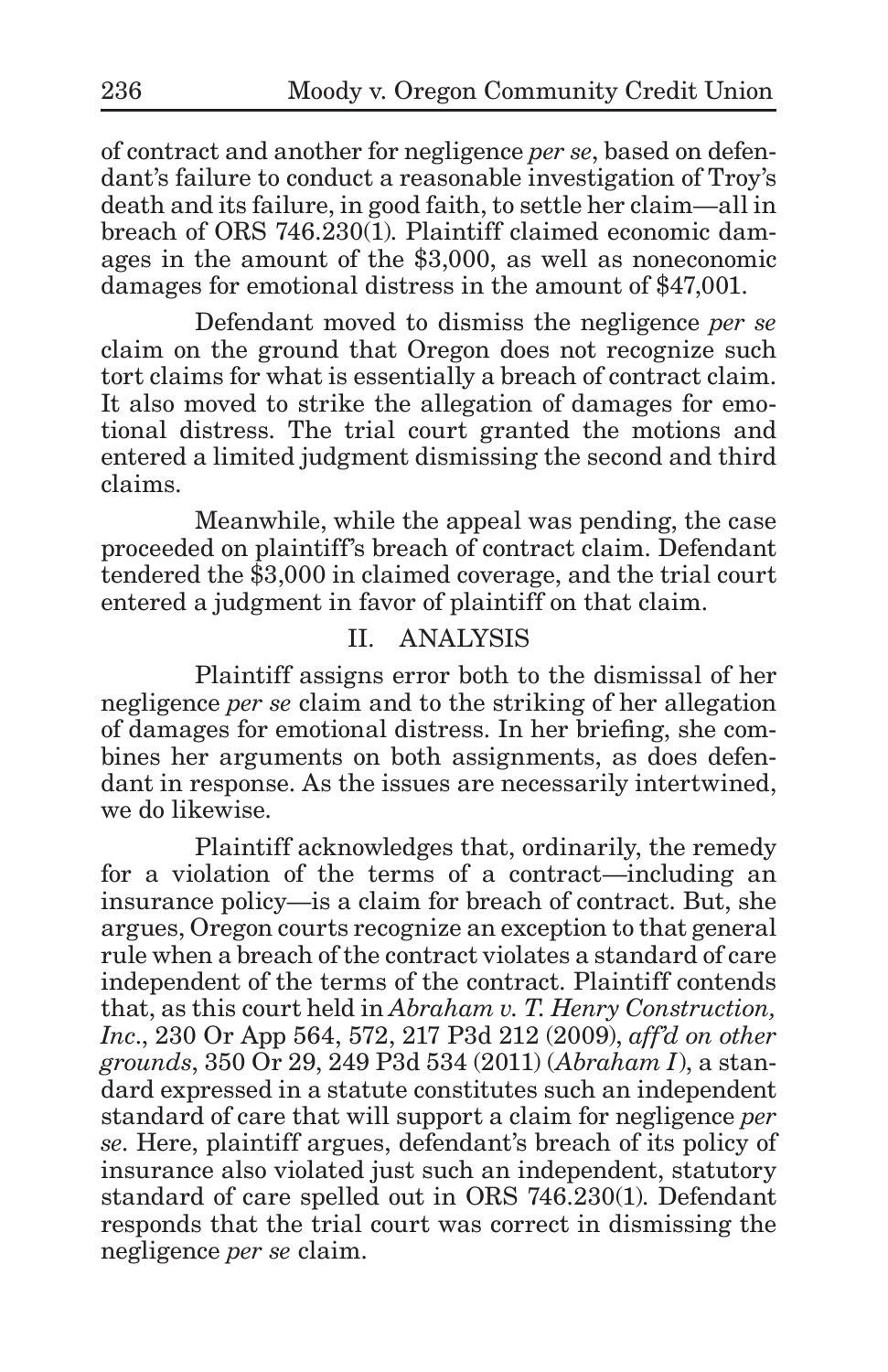In reviewing the trial court's decision to dismiss plaintiff's claims, our task is to determine whether, viewing the allegations of the complaint in the light most favorable to plaintiff, she has failed to state a claim as a matter of law. *Hernandez v. Catholic Health Initiatives*, 311 Or App 70, 72, 490 P3d 166 (2021).

As framed by the arguments of the parties, the issue before us is to determine when a party to a contract may sue another party to the same contract for negligence. Obligations specified in the terms of a contract are based on the intentions of the parties to a given transaction, while obligations in tort are imposed by law, apart from any such contractual obligations. *Abraham I*, 230 Or App at 568 (citing *Conway v. Pacific University*, 324 Or 231, 237, 924 P2d 818 (1996)). Ordinarily, if one party to the contract fails to meet a contractual obligation, the remedy is an action for breach of the contract. *Id*. If an injured party to a contract seeks to maintain a tort claim, such a claim must be based on the breach of a standard of care independent of the contract. As the Oregon Supreme Court explained in *Georgetown Realty v. The Home Ins. Co*., 313 Or 97, 106, 831 P2d 7 (1992):

"When the relationship involved is between contracting parties, and the gravamen of the complaint is that one party caused damage to the other by negligently performing its obligations under the contract, then, and even though the relationship between the parties arises out of the contract, the injured party may bring a claim for negligence if the other party is subject to a standard of care independent of the terms of the contract. If the plaintiff's claim is based solely on a breach of a provision in the contract, which itself spells out the party's obligation, then the remedy normally will be only in contract, with contract measures of damages and contract statutes of limitation."

In some cases, that independent standard of care will arise from a special relationship between the parties. In *Georgetown*, for example, the court held that an insurer that had assumed a contractual relationship to defend an insured was in a special relationship with that insured and, as a result, was subject to tort liability for a violation of the standard of care that applies to that particular relationship. *Id*. at 110-11.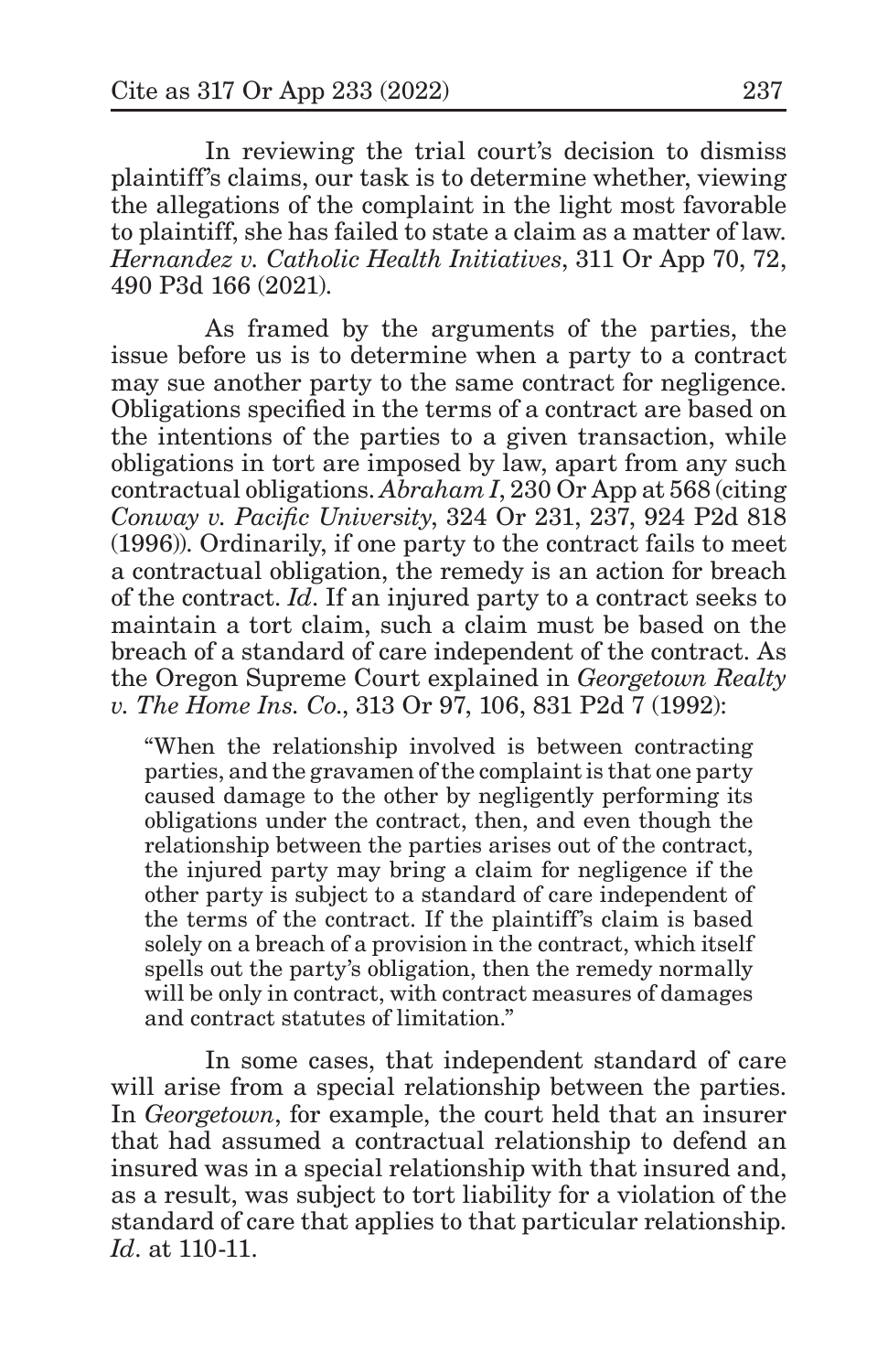In other cases, such an independent standard of care may be expressed in a statute or administrative rule. *Abraham I* illustrates the point. In that case, the plaintiffs entered into a contract with the defendants for the construction of a house. After construction was completed, the plaintiffs discovered water leakage caused by defective construction. They sued the defendants for both breach of contract and negligence, based on the defendants' violation of the Oregon Building Code. The trial court dismissed both claims—the contract claim because it was time-barred and the negligence claim because one party to a contract generally may not bring a tort action against another party to the same contract in the absence of a special relationship creating an independent duty. 230 Or App at 567. We concluded that although the contract claim was indeed timebarred, the trial court had erred in granting summary judgment on the negligence claim. We explained that, although generally a party to a contract may not bring a tort claim against another party to the contract, an exception applies when the tort claim is predicated on a violation of a standard of care that exists independent of the contract. *Id*. at 569. We said that such an independent standard of care may derive either from a special relationship between the parties or statutes and administrative rules promulgated pursuant to statutes. *Id*. at 572. We concluded that the Oregon Building Code was such an independent standard of care sufficient to support a claim for negligence *per se*. *Id*. at 573-74.

The violation of such an independent standard of care is not all that is required to state a negligence claim against another party to a contract. A negligence claim based on a statutory violation requires that a plaintiff plead and ultimately prove that

"(1) defendants violated a statute; (2) that plaintiff was injured as a result of that violation; (3) that plaintiff was a member of the class of persons meant to be protected by the statute; and (4) that the injury plaintiff suffered is of a type that the statute was enacted to prevent."

*McAlpine v. Multnomah County*, 131 Or App 136, 144, 883 P2d 869 (1994), *rev den*, 320 Or 507 (1995).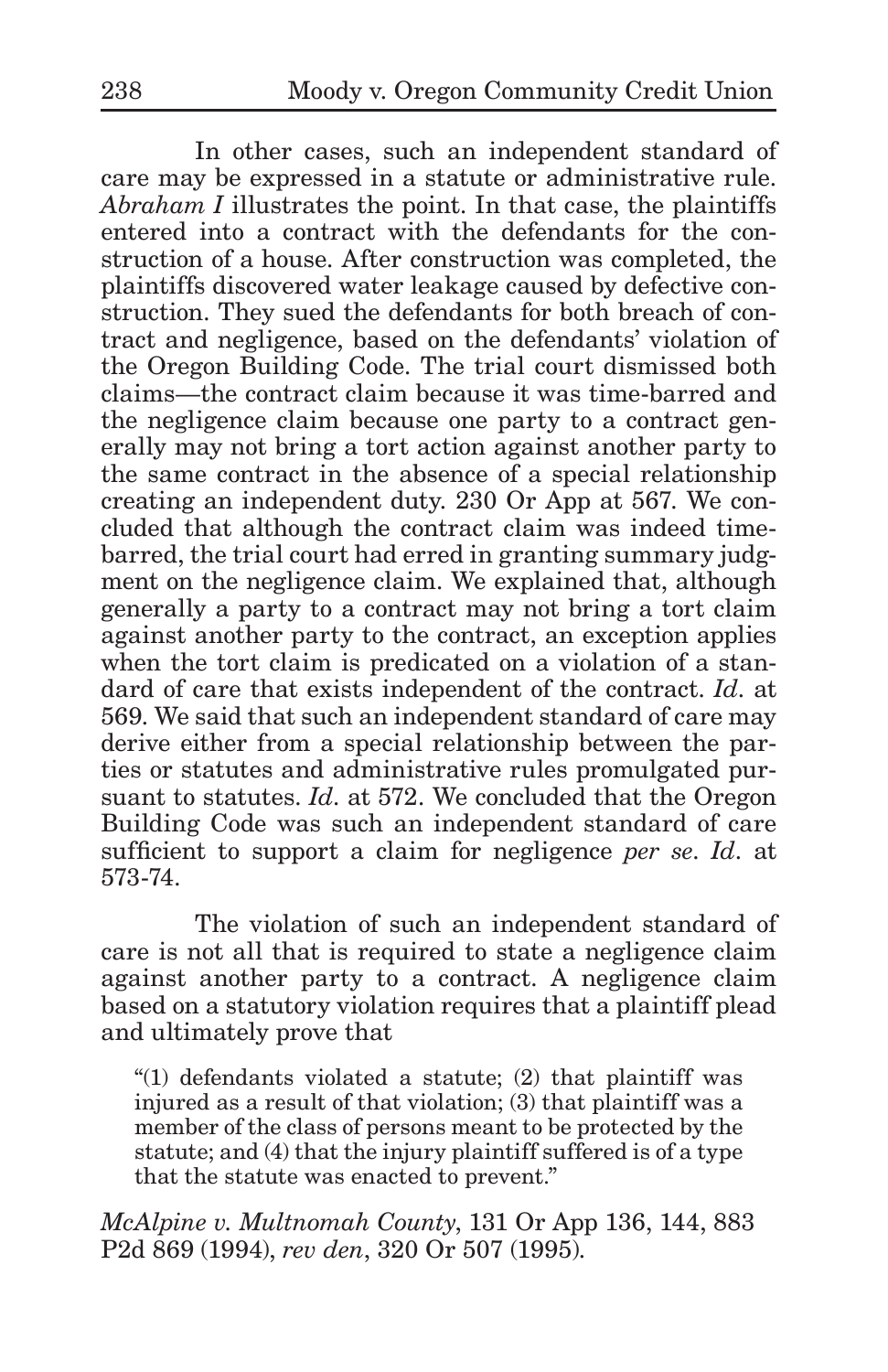With those legal principles in mind, we conclude that plaintiff's complaint satisfies each of the four requirements for stating a claim for negligence *per se*. First, plaintiff alleges that defendant violated a statute, specifically, ORS 746.230(1). That statute provides, in part:

"An insurer or other person may not commit or perform any of the following unfair claim settlement practices:

"(a) Misrepresenting facts or policy provisions in settling claims;

"(b) Failing to acknowledge and act promptly upon communications relating to claims;

"(c) Failing to adopt and implement reasonable standards for the prompt investigation of claims;

"(d) Refusing to pay claims without conducting a reasonable investigation based on all available information;

"(e) Failing to affirm or deny coverage of claims within a reasonable time after completed proof of loss statements have been submitted;

"(f) Not attempting, in good faith, to promptly and equitably settle claims in which liability has become reasonably clear;

"(g) Compelling claimants to initiate litigation to recover amounts due by offering substantially less than amounts ultimately recovered in actions brought by such claimants;

"(h) Attempting to settle claims for less than the amount to which a reasonable person would believe a reasonable person was entitled after referring to written or printed advertising material accompanying or made part of an application;

"(i) Attempting to settle claims on the basis of an application altered without notice to or consent of the applicant;

"(j) Failing, after payment of a claim, to inform insureds or beneficiaries, upon request by them, of the coverage under which payment has been made;

"(k) Delaying investigation or payment of claims by requiring a claimant or the claimant's physician, naturopathic physician, physician assistant or nurse practitioner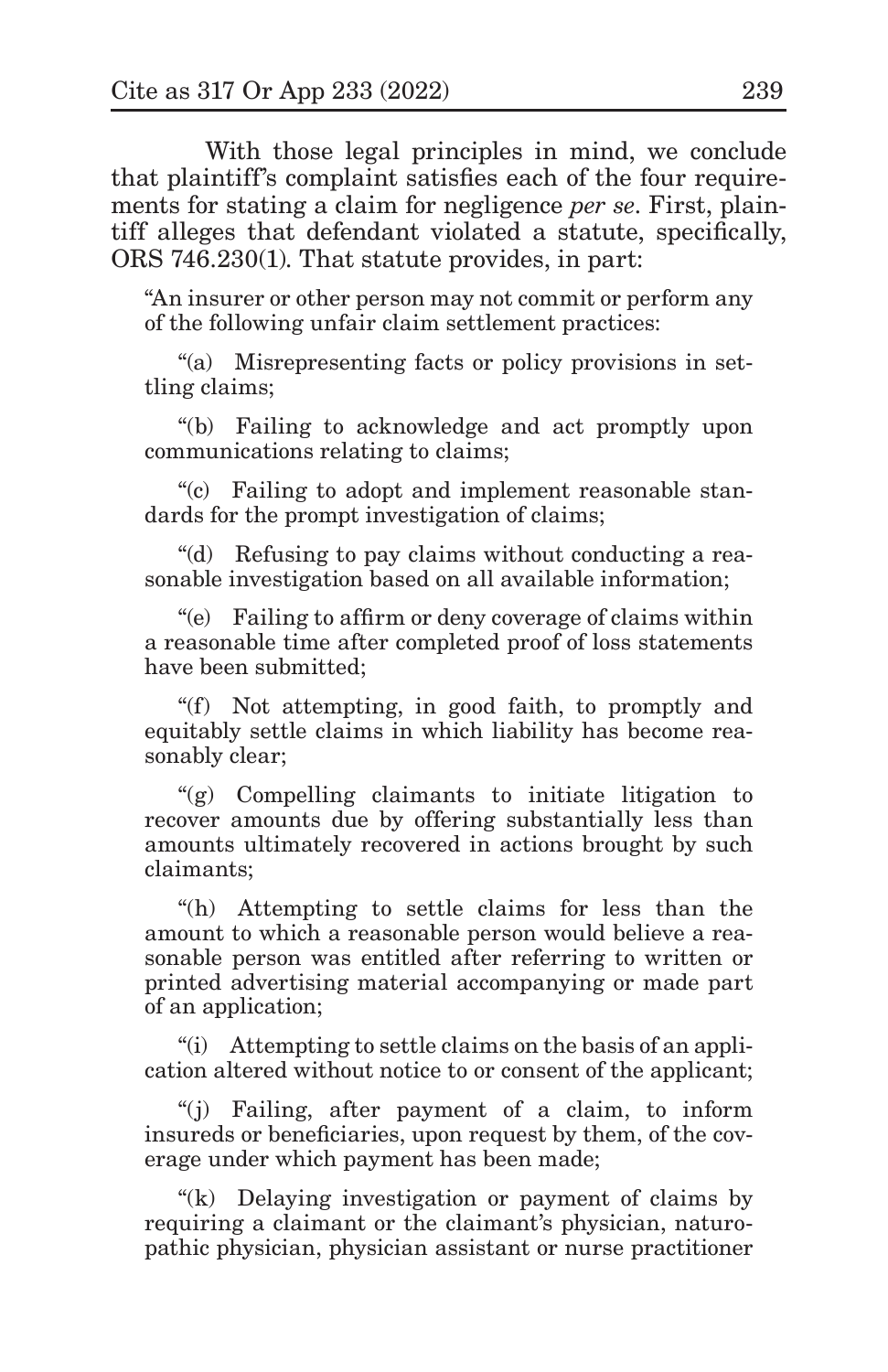to submit a preliminary claim report and then requiring subsequent submission of loss forms when both require essentially the same information;

"(l) Failing to promptly settle claims under one coverage of a policy where liability has become reasonably clear in order to influence settlements under other coverages of the policy;

"(m) Failing to promptly provide the proper explanation of the basis relied on in the insurance policy in relation to the facts or applicable law for the denial of a claim; \*\*\*"

## ORS 746.230(1).<sup>1</sup>

Plaintiff alleges that defendant violated paragraphs (d) and (f) in failing to pay her claim without conducting a reasonable investigation and in failing to settle in good faith after liability became reasonably clear. It is uncontested that the statute applies to defendant. Under *Abraham I*, the statute thus provides the basis for plaintiff's negligence *per se* claim. Second, plaintiff alleges that she was injured as a result of defendant's violation of that statute. Third, plaintiff is a member of the class of persons meant to be protected by ORS 746.230(1). ORS 731.008 provides that the Insurance Code was enacted "for the protection of the insurance-buying public," and ORS 746.230(1) is part of that Insurance Code. ORS 731.004 (ORS chapter 746 "may be cited as the Insurance Code"). Fourth, plaintiff contends that the damages that she claims—both the \$3,000 in denied coverage and the damages for her emotional distress—are the type of damages that the statute was enacted to prevent the insurance-buying public from suffering. It is not clear to us that, at least at this point, defendant's denial of the \$3,000 in coverage may serve as the basis for plaintiff's claim, given that it has since paid that amount. But, as we explain further below, it appears to us that the emotional distress that plaintiff alleges that she suffered is the sort of harm that ORS 746.230 was intended to prevent.

Defendant nevertheless argues that the complaint fails as a matter of law for four reasons, none of which we

<sup>&</sup>lt;sup>1</sup> This case and appeal arose from the accident in 2017. ORS 746.230 was amended in 2017 and 2019 in ways that are not material to our analysis. For convenience, we cite and discuss the present version of the statute.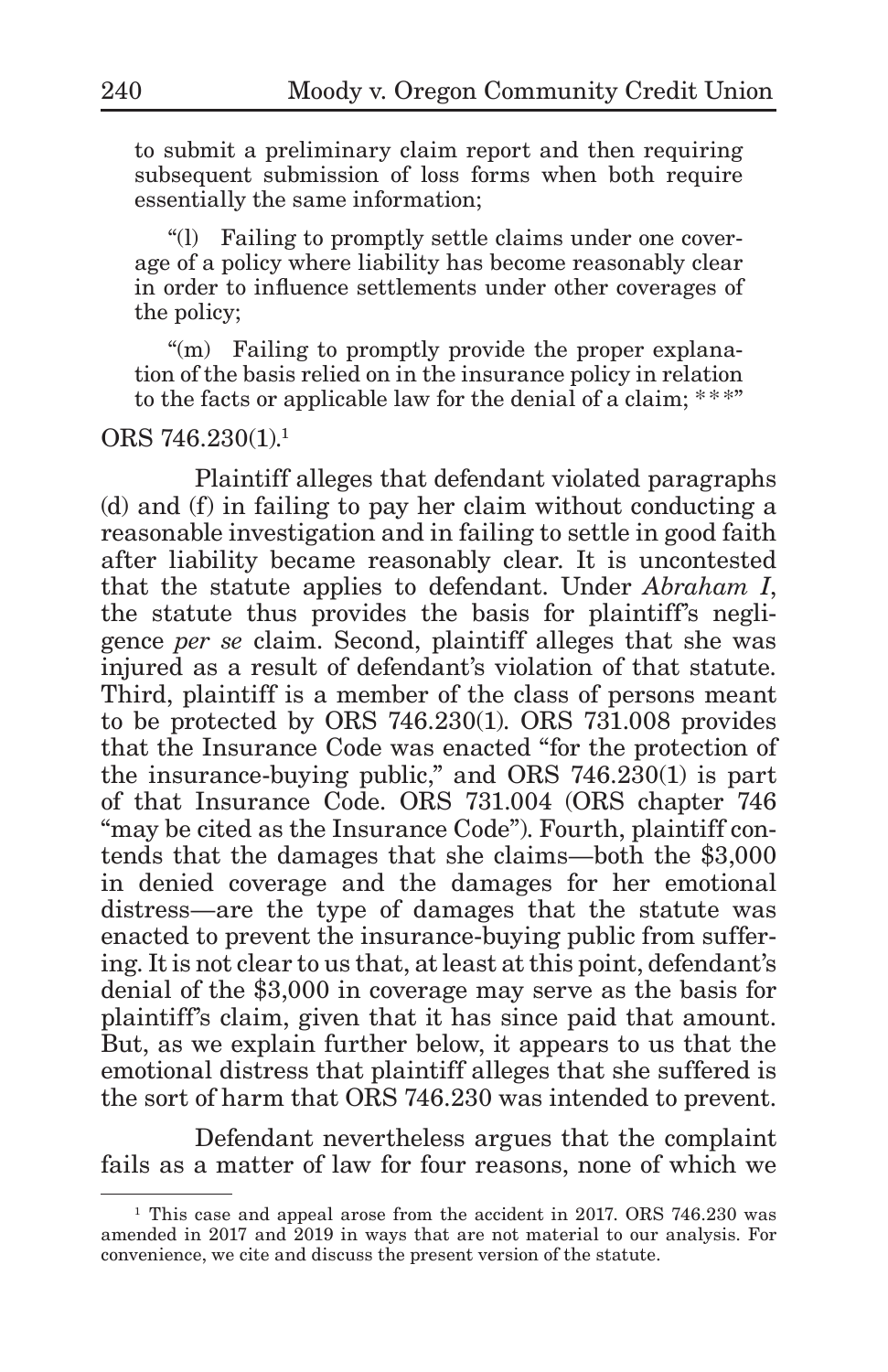find persuasive. First, defendant argues that plaintiff errs in relying on *Abraham I* for the proposition that the violation of a statute may support a claim for negligence *per se*. According to defendant, *Abraham I* "is not precedential since the Supreme Court used a different rationale to decide the case." As noted above, in *Abraham I*, we concluded that the Oregon Building Code created a standard of care independent of the contract between the plaintiffs and the contractors they hired to build their home for the purposes of the plaintiffs' negligence *per se* claim. 230 Or App at 573-74. The defendant contractors petitioned for review, arguing that we erred; according to the defendants, only a special relationship may create an independent standard of care for purposes of stating a negligence *per se* claim. *Abraham v. T. Henry Construction, Inc.*, 350 Or 29, 36, 249 P3d 534 (2011). The Supreme Court affirmed, "on somewhat different grounds." *Id*. at 33. The court determined that it was not necessary to decide whether, apart from a special relationship between the parties, a statute or regulation may establish a standard of care for negligence *per se* purposes. *Id.* at 36. In the court's view, the plaintiffs' claim was adequately predicated on the common-law duty to avoid foreseeable harm, because "the terms of the contract do not purport to alter or eliminate defendants' liability for the property damage plaintiffs claim to have suffered." *Id*. Thus, nothing in the Supreme Court's decision suggests that our decision in *Abraham I* was incorrect. The court decided that it did not need to address that question. Defendant cites no authority for the proposition that, when the Supreme Court affirms a decision of ours on a different ground, our opinion loses any precedential value, and we are aware of none. We reject defendant's argument without further discussion.

Second, defendant argues that, in any event, *Abraham I* cannot be read to stand for the proposition that an applicable statute, by itself, may establish the standard of care for the purposes of a negligence *per se* claim. Defendant argues that, for any negligence *per se* claim to stand, a plaintiff must first be able to allege a common-law negligence claim. Only then, the insurer contends, may a plaintiff add a claim for negligence based on the violation of a statute. Defendant argues that, because plaintiff here has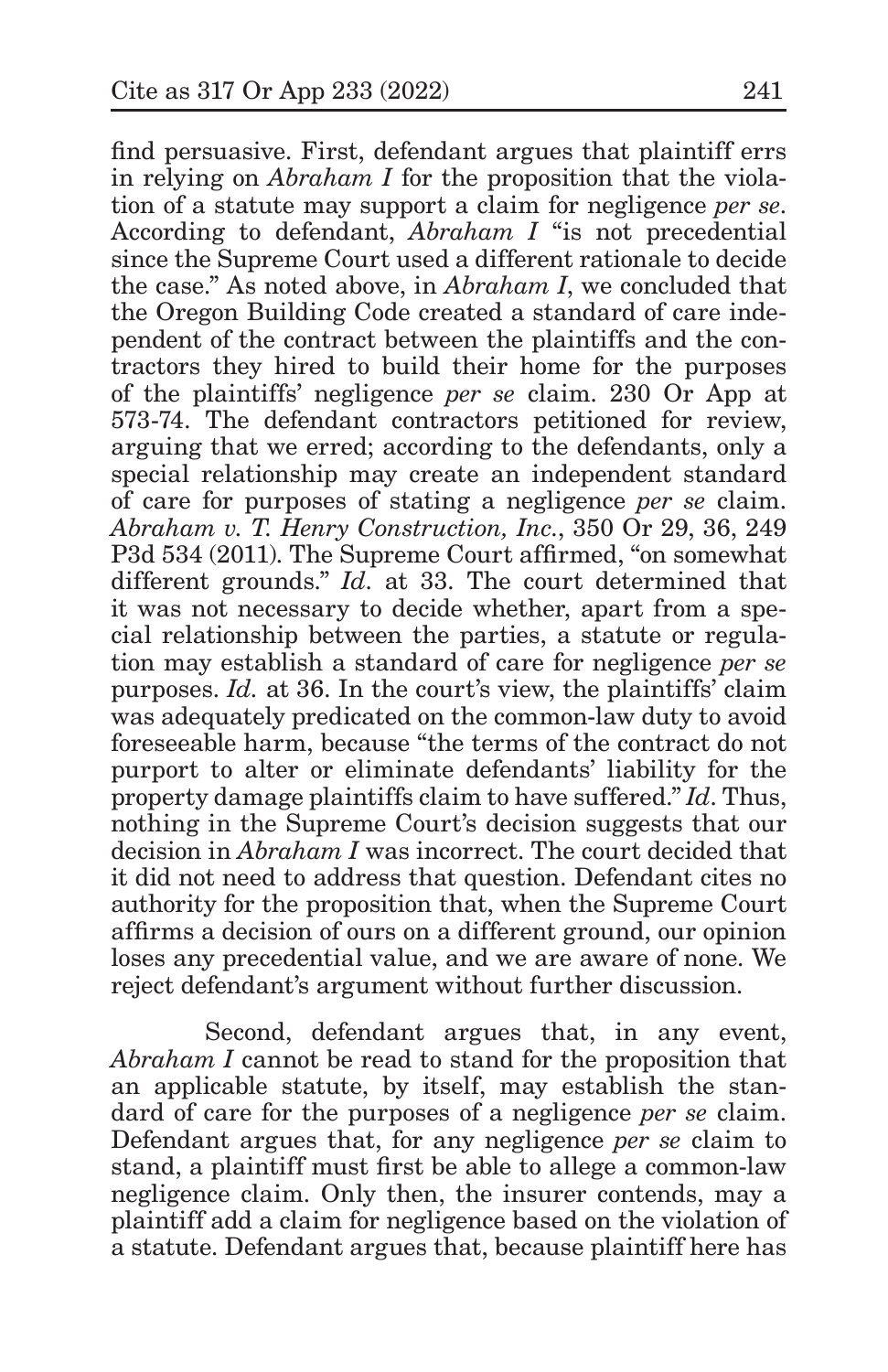failed to allege a common-law negligence claim independent of her negligence *per se* claim, the latter fails as a matter of law. In support for that curious argument, defendant cites a footnote in the Supreme Court's decision in *Deckard v. Bunch*, 358 Or 754, 370 P3d 478 (2016).

In *Deckard*, the plaintiff was injured when he was hit by a motor vehicle driven by an intoxicated driver who was driving home from a social engagement where the host had served the driver multiple alcoholic drinks. The plaintiff sued the social host under ORS 471.565(2), which provides that a person serving alcohol is not liable for damages caused by intoxicated patrons or guests unless the plaintiff proves by clear and convincing evidence that, among other things, the patron or guest was visibly intoxicated at the time. The defendant social host moved to dismiss, arguing that the statute did not create a statutory right of action. The trial court agreed and dismissed the case, and the Supreme Court affirmed. *Deckard*, 358 Or at 756-57. Based on the text and history of the statute, the court concluded that the legislature intended the statute to limit the liability of those who serve alcohol, not to create a new private right of action. *Id*. at 785-86, 793. As a predicate for its discussion of the issue, the court described some background principles of statutory liability. *Id*. at 760-61. And in a footnote to that discussion, the court noted that negligence *per se* is distinct from statutory liability. The court explained that, "[w]hen a negligence claim otherwise exists, and a statute or rule defines the standard of care expected of a reasonably prudent person under the circumstances, a violation of that statute or rule establishes a presumption of negligence." *Id*. at 761 n 6.

Based on that footnote, defendant argues that the Supreme Court requires that, to state a claim for negligence, a common-law claim must "otherwise exist." In our view, defendant reads more into the footnote than a fair reading will bear. All the court said in *Deckard* was that, if all the other elements of a negligence claim otherwise exist, a statute or rule may supply the standard of care for a negligence *per se* claim. When pressed at oral argument, defendant could not cite a single appellate court decision holding that an independently alleged common-law negligence claim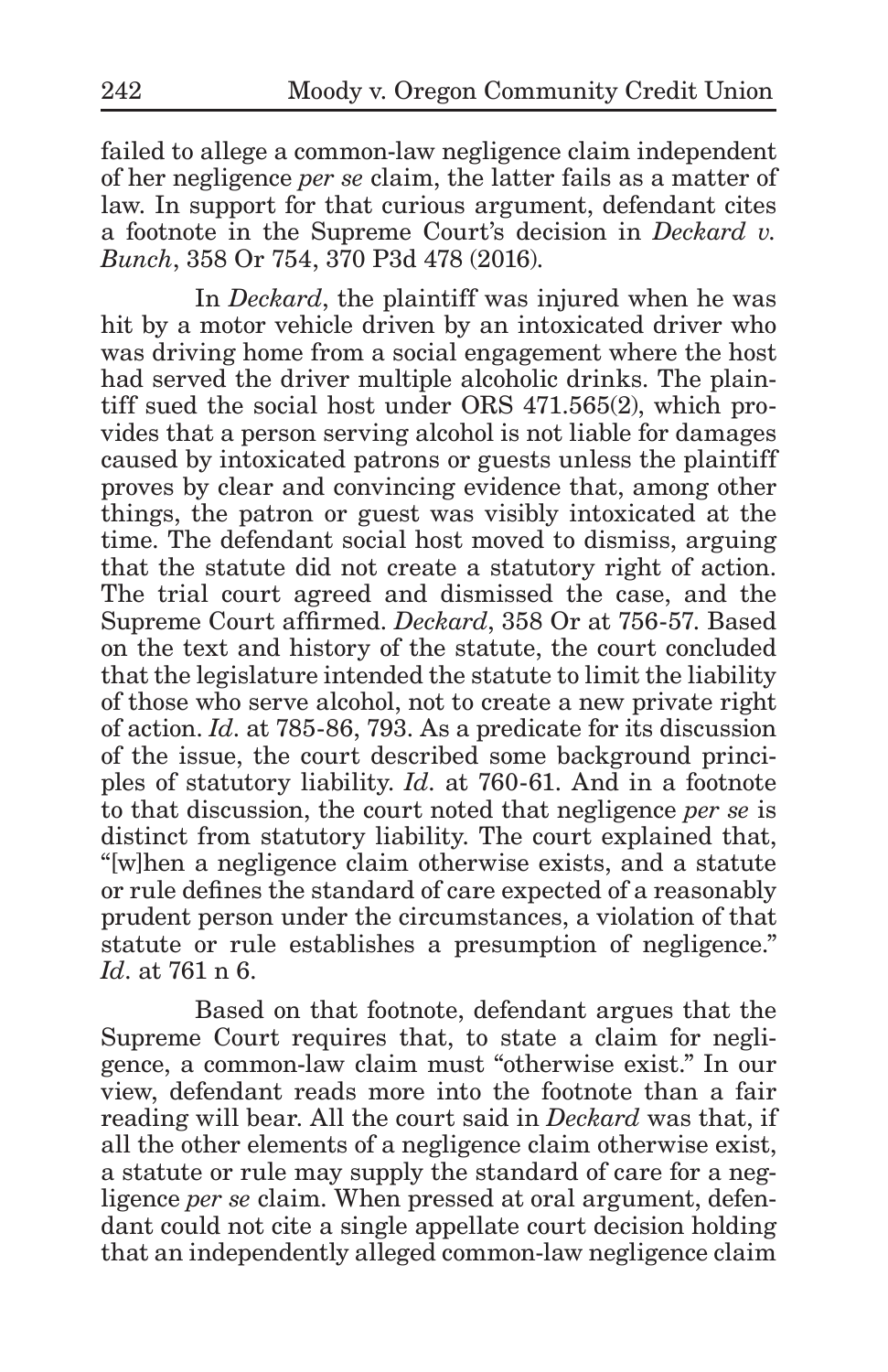is a necessary precondition for alleging a negligence *per se* claim. We reject that argument as well.

Third, defendant argues that, even if a plaintiff may state a claim for negligence *per se* based solely on the violation of a statute, plaintiff in this case may not do so because the Supreme Court has determined that ORS 746.230(1) does not provide a cause of action for damages. In defendant's view, the Oregon Supreme Court's decision in *Farris v. U.S. Fid. and Guar. Co*., 284 Or 453, 587 P2d 1015 (1978), forecloses any negligence *per se* claim based on a violation of ORS 746.230(1). Defendant reads too much into the decision as well. In *Farris*, the plaintiffs brought an action for damages resulting from their insurer's denial of liability insurance coverage. The plaintiffs prevailed at trial and were awarded economic damages, noneconomic damages for emotional distress, and punitive damages. The defendant insurer appealed, arguing that punitive damages may not be awarded on a breach of contract claim. The plaintiffs responded that common-law principles of contract liability allow recovery of damages for emotional distress when the insurer is guilty of bad faith in denying coverage.

The court began by reviewing the general rule that the breach of a contract resulting in pecuniary loss will not support a claim for emotional distress damages. *Id*. at 455- 56. The court then noted that, nevertheless, such emotional distress damages may be recovered if the claim sounds in tort, rather than contractual liability. *Id*. at 456. In that regard, the court noted that the legislature had enacted ORS 746.230, which prohibits an insurer from unreasonably denying coverage, and that "[i]t is possible to contend that defendant's violation of the statute is a tort, and therefore, plaintiffs are entitled to recovery for emotional distress." *Id*. at 458. But, the court added, "[*i*]*t is not our understanding that plaintiffs make this contention*." *Id*. (emphasis added). In other words, the plaintiffs in *Farris* did *not* make a claim of statutory liability for the defendant's violation of ORS 746.230. For reasons unexplained, the court went ahead and discussed whether that statute could support a claim for statutory liability, which might justify an award of damages for emotional distress. In what was plainly *dictum* then, the court said that "[t]here is nothing to indicate that the legislature intended,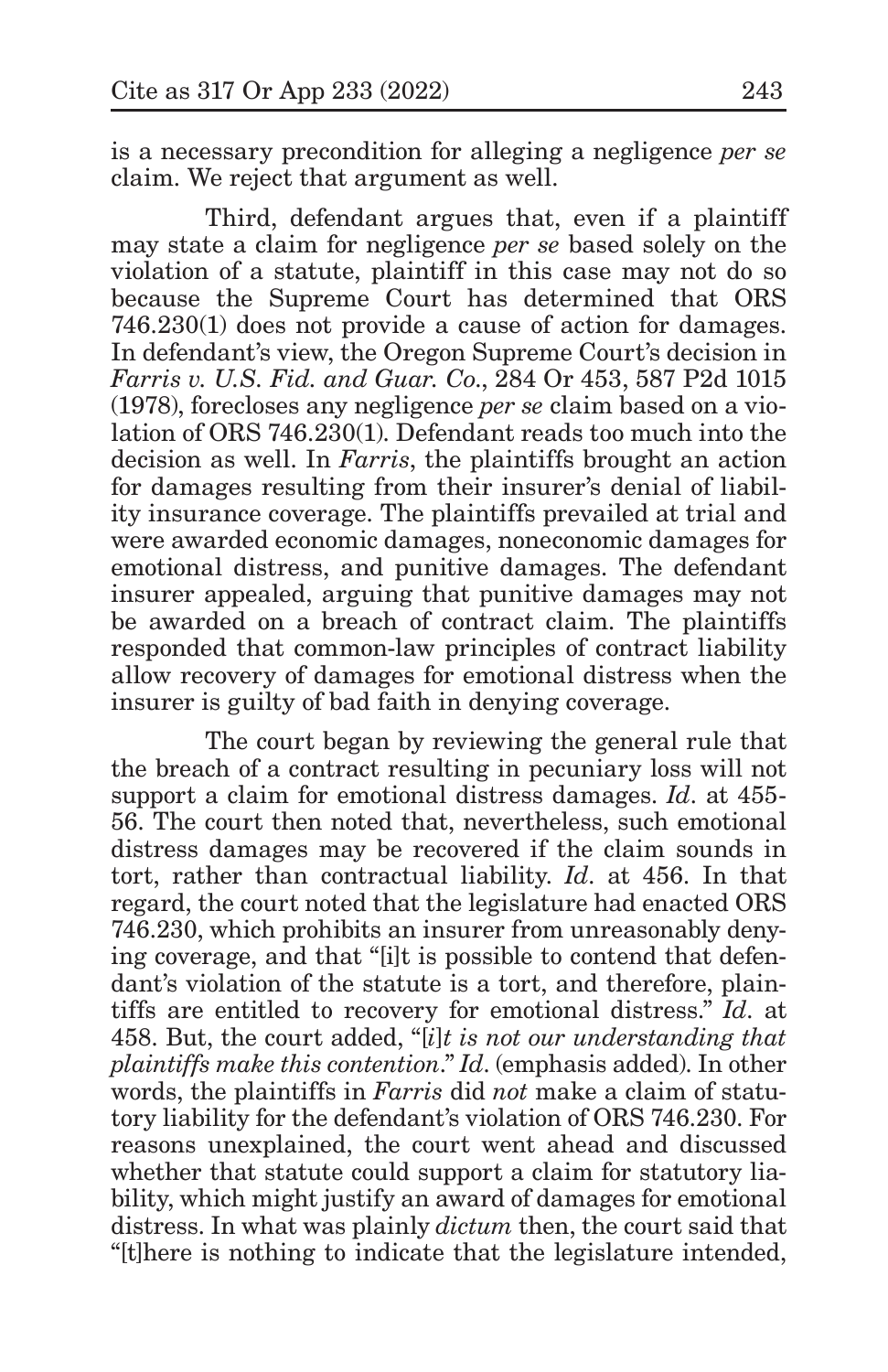when it prohibited certain claims settlement practices in ORS 746.230, that actions for breach of insurance contracts would be transformed, in all of the covered instances, into tort actions with a resulting change in the measure of damages." *Id*. The court noted that another statute provided for an action in the name of the State of Oregon to obtain civil penalties for violations, but that there was no mention of a private right of action. In that context, the court observed that "had the legislature intended" to provide for emotional distress damages, "it would have so provided." *Id*.

Assuming for the sake of argument that the court's *dictum* in *Farris* answered the question whether ORS 746.230 creates statutory liability for the violation of its provisions,<sup>2</sup> the fact remains that this case poses a different question—namely, whether the statute provides a standard of care for purposes of a claim for negligence *per se*. Nothing in *Farris* even mentioned that issue. And defendant errs in assuming that a decision concerning whether an enactment creates statutory liability is dispositive of whether the same statute may supply a standard of care in a negligence *per se* case. As the Supreme Court took some pains to emphasize in *Bob Godfrey Pontiac v. Roloff*, 291 Or 318, 630 P2d 840 (1981), there is an important distinction between the role of a statute in negligence *per se* cases and statutory liability cases. In the former cases, the test is whether the plaintiff is a member of the class of persons for whose benefit the legislation was enacted and whether the type of harm suffered was the kind the legislation was intended to prevent. *Id*. at 325-26. In the latter cases, the test is different; it is whether the legislature intended to create a tort action for statutory liability. *Id*. at 326. Whether the legislature intended its enactment of a law to create direct statutory liability does not preclude courts from determining that it is appropriate to treat the enactment as a standard of care for purposes of stating a claim for negligence *per se*. *Farris*, in other words, is not relevant here.

<sup>2</sup> We appear to have endorsed that assumption. *See, e.g.*, *Richardson v. Guardian Life Ins. Co.*, 161 Or App 615, 623-24, 984 P2d 917 (1999) (violations of ORS 746.230 "are not independently actionable," citing *Farris*); *Employers' Fire Ins. v. Love It Ice Cream*, 64 Or App 784, 790, 670 P2d 160 (1983) (violation of ORS 746.230 "does not give rise to a tort action," citing *Farris*).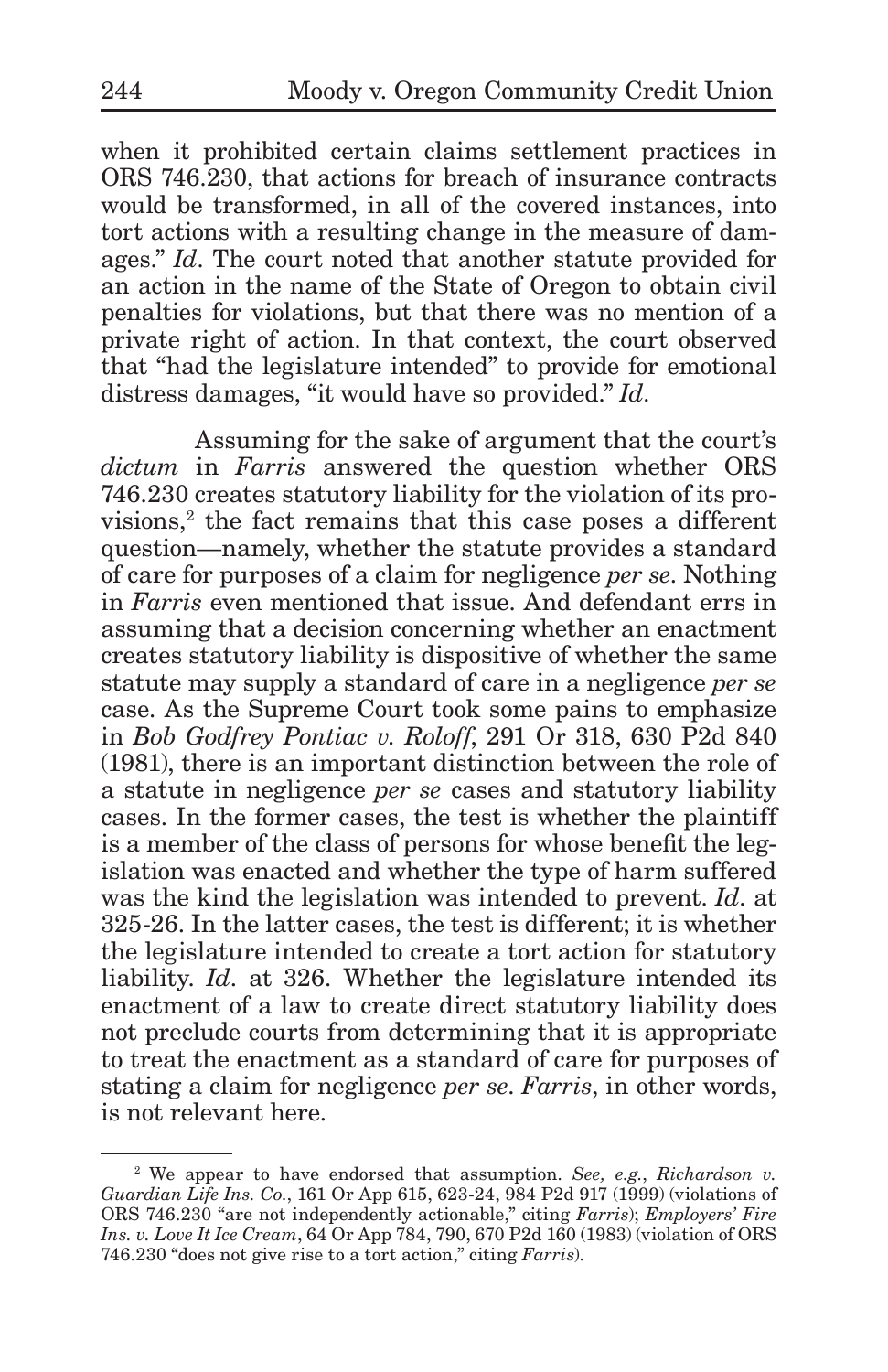Finally, defendant contends that, if nothing else, plaintiff's negligence *per se* claim fails because it alleges noneconomic damages for the emotional distress resulting from the insurance company's violations of ORS 746.230(1). According to defendant, the Supreme Court in *Farris* held that avoiding emotional distress was not one of the purposes of enacting that law. Once again, though, defendant reads too much into *Farris*.

In *Farris*, the court did observe that "[t]he statutes express no public policy which would promote damages for emotional distress. Concern about the insured's peace of mind does not appear to be the gravamen of the statutory policy." 284 Or at 458. As we have noted, however, the court's brief observation was in no way a holding; it was plainly *dictum*. We have held in a number of prior cases that "*dictum*—even Oregon Supreme Court *dictum*—about the construction of a statute has no particular precedential force." *Godfrey v. Fred Meyer Stores*, 202 Or App 673, 680, 124 P3d 621 (2005), *rev den*, 340 Or 672 (2006); *see also Sundermier v. PERS*, 269 Or App 586, 594, 344 P3d 1142, *rev den*, 357 Or 415 (2015) ("when \*\*\* the court mentions an interpretation of a statute by way of *dictum*, that interpretation is not binding"). The Supreme Court likewise does not regard its prior suggestions about what a statute means in *dicta* as having any precedential value. *SAIF v. Allen*, 320 Or 192, 204, 881 P2d 773 (1994) ("[T]his court has declined to apply the doctrine of *stare decisis* to *dictum* in earlier statutory construction cases.").

Aside from that, what the court said in *Farris* was directed at a different question. Again, the court was concerned in that case with whether the legislature, in enacting ORS 746.230, intended to create a private right of action for damages—including emotional distress damages. The court simply noted that the plain terms of the statute indicated that, while the violation of ORS 746.230 could prompt an action in the name of the State of Oregon for civil penalties, no other direct remedy appeared to have been contemplated. "There is nothing to indicate," the court said, "that the legislature intended, when it prohibited certain claims settlement practices in ORS 746.230, that actions for breach of insurance contracts would be transformed, in all of the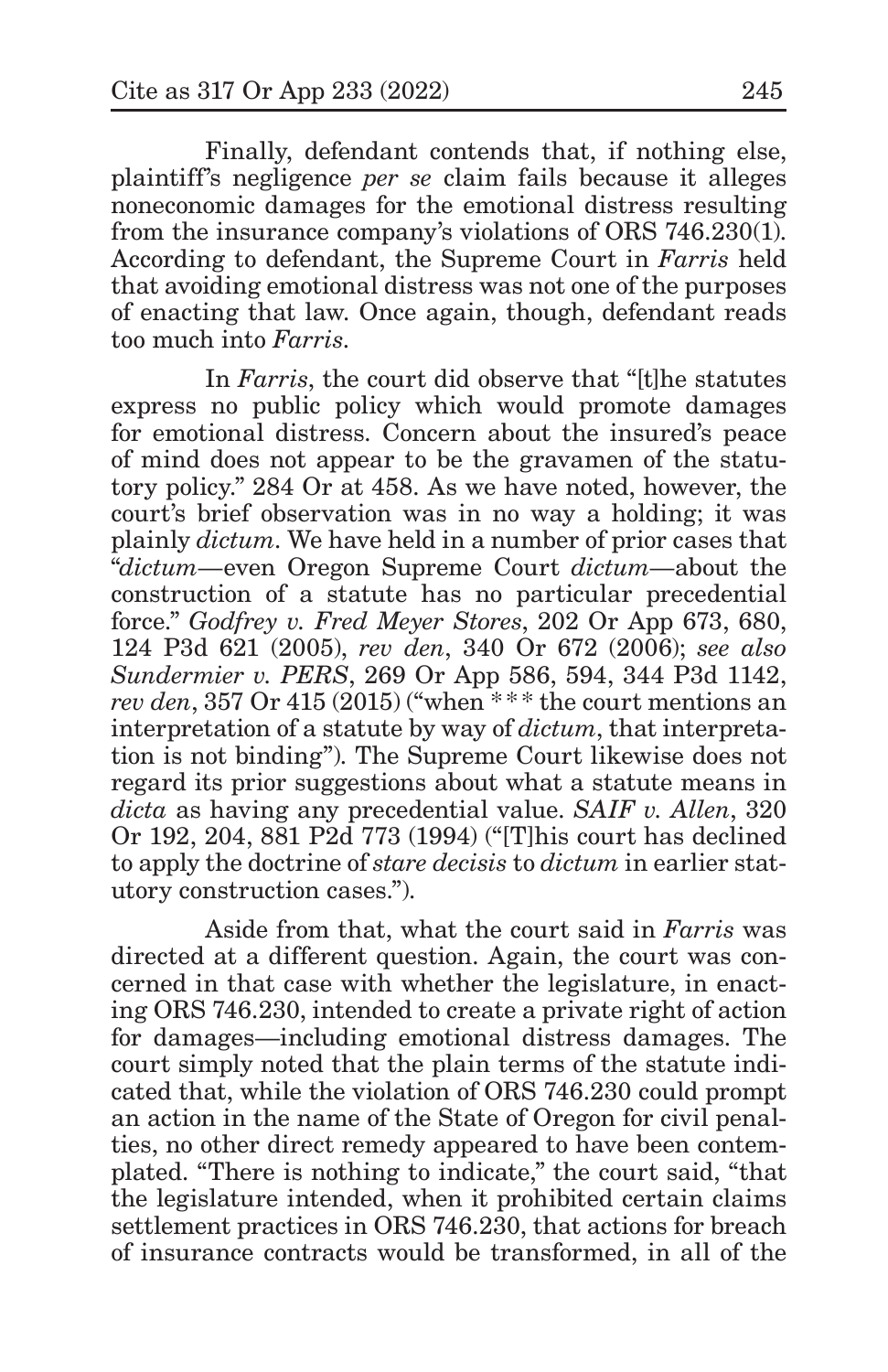covered instances, into tort actions with a resulting change in the measure of damages." *Farris*, 284 Or at 458.

The issue here is different. The question whether the legislature intended to create a statutory cause of action is separate from the question of whether the violation of a statute may support a negligence *per se* claim. *See Bob Godfrey Pontiac*, 291 Or at 325-26 (describing distinction). As pertinent here, the question is whether the type of harm that plaintiff suffered is the type of harm that the legislature wanted the statute to prevent. *Id*. The fact that the legislature may not have intended to create a private right of action for recovery of emotional distress damages does not necessarily mean that the legislature did not enact ORS 746.230, at least in part, to prevent such emotional distress from occurring.

With that in mind, we turn to the statute. At the outset, we note that an elementary principle of insurance law is that insurance policies do not merely provide for the payment of funds in case of loss; they also provide the policyholder peace of mind. *See, e.g.*, 14 *Couch on Ins.* § 198:4 n 1 (3d ed 2021) ("security and peace of mind are principal benefits of insurance" (citing *National Sur. Corp. v. Immunex Corp.*, 176 Wash 2d 872, 297 P3d 688 (2013))); *Masood v. Safeco Ins. Co. of Oregon*, 275 Or App 315, 361, 365 P3d 540 (2015), *rev den*, 359 Or 525 (2016) (quoting insurance company website marketing replacement cost policy to provide "peace of mind").<sup>3</sup>

<sup>&</sup>lt;sup>3</sup> The idea that one of the principal benefits of insurance is peace of mind is well-nigh universally recognized in the case law around the country. *See, e.g.*, *Amerigraphics, Inc. v. Mercury Casualty Co.*, 182 Cal App 4th 1538, 1562, 107 Cal Rptr 3d 307, 327 (2010) ("an insured \* \*\* purchases insurance precisely to buy peace of mind and security"); *Bi-Economy Mkt., Inc. v. Harleysville Ins. Co. of New York*, 10 NY3d 187, 194, 886 NE2d 127, 131 (2008) ("An insured may also bargain for the peace of mind, or comfort, of knowing that it will be protected in the event of a catastrophe."); *Kewin v. Massachusetts Mut. Life Ins. Co*., 409 Mich 401, 441, 295 NW2d 50, 65 (1980) ("Among the considerations in purchasing liability insurance, as insurers are well aware, is the peace of mind and security it will provide." (quoting *Crisci v. Security Ins. Co. of New Haven, Conn*., 66 Cal 2d 425, 434, 58 Cal Rptr 13, 19 (1967))); *Andrew Jackson Life Ins. Co. v. Williams*, 566 So 2d 1172, 1179 n 9 (Miss 1990) ("[A]n insured bargains for more than mere eventual monetary proceeds of a policy; insureds bargain for such intangibles as risk aversion, peace of mind, and certain and prompt payment of the policy proceeds upon submission of a valid claim."); *Ainsworth v. Combined Ins. Co. of Am*., 104 Nev 587, 592, 763 P2d 673, 676 (1988) ("A consumer buys insurance for security, protection, and peace of mind."); *Roach v. Atlas Life Ins. Co.*, 769 P2d 158, 162 (Okla 1989) (purpose of purchasing insurance is "the peace of mind and security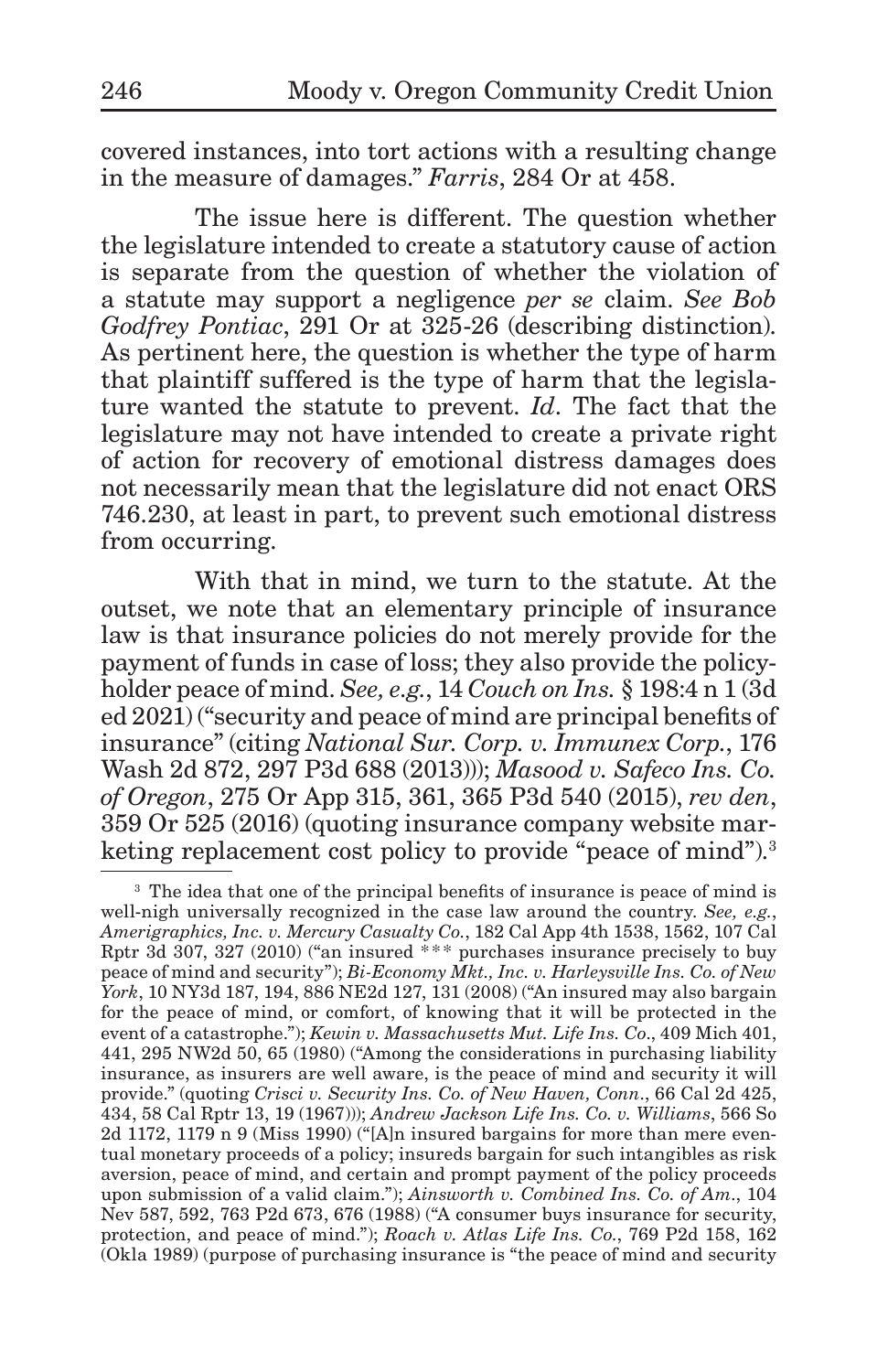The Oregon Supreme Court recognized that principle in *Farris*, noting that "insurance contracts \*\*\* are made for economic and financial peace of mind." 284 Or at 465.<sup>4</sup> A corollary to that principle is that statutes regulating the business of insurance—notice of cancellation requirements, for instance—are likewise intended to ensure peace of mind for policyholders. *See, e.g*., 43 Am Jur 2d *Insurance* § 385 (2021) ("The primary purpose of such statutes is to ensure peace of mind for a policyholder."). Thus, when the Oregon legislature enacted the Insurance Code "for the protection of the insurance-buying public," ORS 731.008, we take that to mean that the legislature enacted the code to ensure that the insurance-buying public gets what it pays for, including the peace of mind that is a principal benefit of an insurance policy.

That certainly appears to be the point of a number of the provisions of ORS 746.230, which are directed at unfair claim settlement practices that implicate not only adverse economic consequences to the policyholder but also the stresses of dealing with insurance company bad faith and delaying tactics. Paragraphs  $(1)(b)$ ,  $(c)$ ,  $(e)$ , and  $(f)$ , for example, prohibit insurers from "failing to acknowledge and act promptly upon communications," failing to adopt procedures "for the prompt investigation of claims," "failing to affirm or deny coverage of claims within a reasonable time," all emphasizing the need for insurers to "promptly" communicate with, investigate, and settle claims. Para-

<sup>4</sup> The court in *Farris* rejected the idea that, because peace of mind is a principal purpose of insurance, Oregon law should allow emotional distress damages resulting from a breach of the policy. 284 Or at 465. Whether emotional distress damages should be allowed for breach of contract, of course, is a different question from merely recognizing—as the court did in that case—that one of the purposes of purchasing insurance is to obtain peace of mind.

which it provides in the event of loss"); *Beck v. Farmers Ins. Exch.*, 701 P2d 795, 802 (Utah 1985) ("[I]t is axiomatic that insurance frequently is purchased not only to provide funds in case of loss, but to provide peace of mind for the insured or his beneficiaries."); *National Sur. Corp. v. Immunex Corp.*, 176 Wash 2d 872, 878, 297 P3d 688, 691 (2013) ("[S]ecurity and peace of mind are principal benefits of insurance."); *Miller v. Fluharty*, 201 W Va 685, 694, 500 SE2d 310, 319 (1997) ("[A] policyholder buys an insurance contract for peace of mind and security, not financial gain. \*\*\* [A]ll policyholders \*\*\* should get their proceeds promptly without having to pay litigation fees to vindicate their rights."); *Estate of Plautz v. Time Ins. Co*., 189 Wis 2d 136, 147, 525 NW2d 342, 347 (Wisc Ct App 1994) (purpose of insurance is "the peace of mind and security it provides in the event of loss").